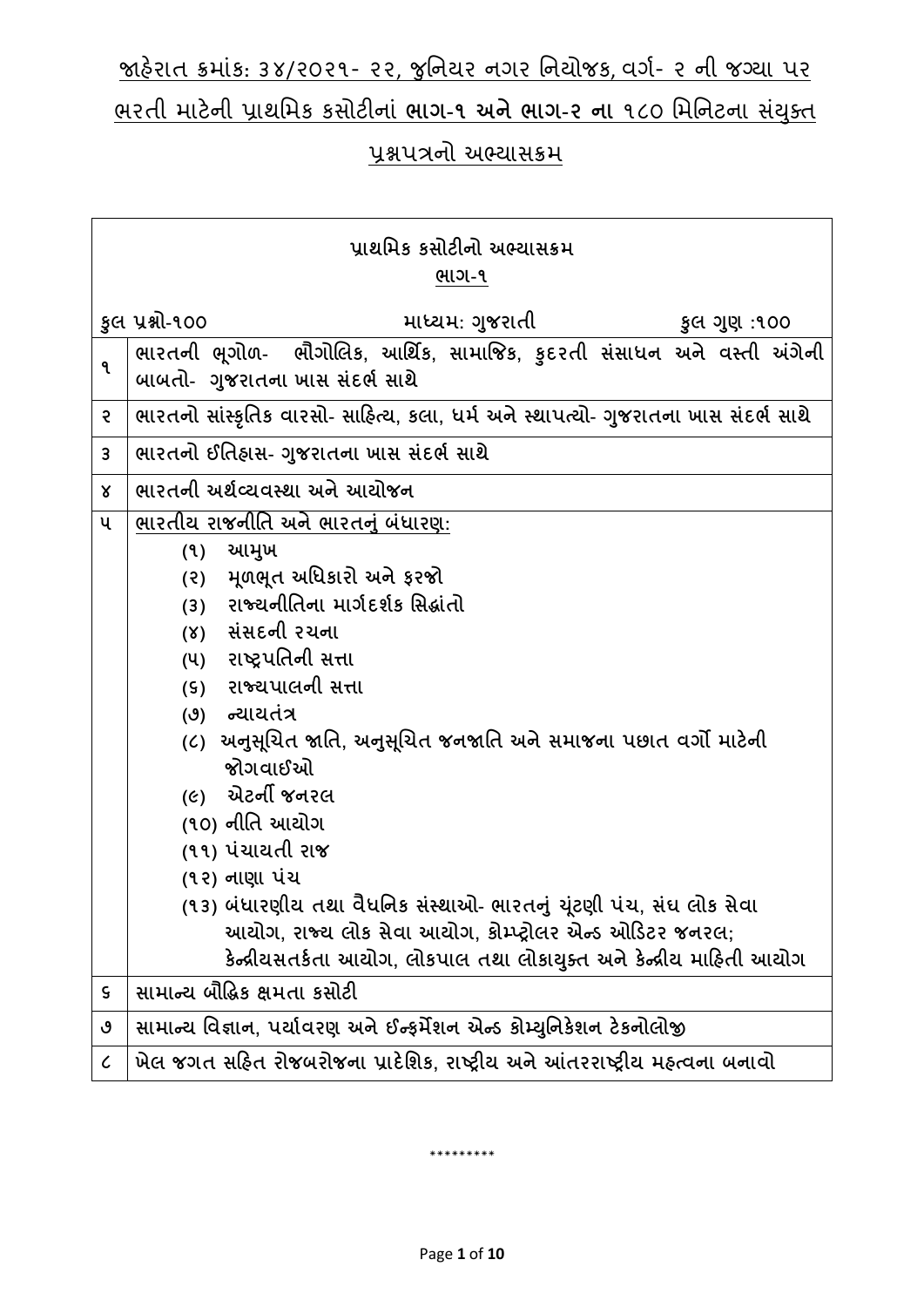| <b>Syllabus of Preliminary Test</b> |                                                                                                                                              |  |
|-------------------------------------|----------------------------------------------------------------------------------------------------------------------------------------------|--|
| Part-1                              |                                                                                                                                              |  |
|                                     | TotalQuestions-100<br>Medium:Gujarati<br>Total Marks-100                                                                                     |  |
| 1                                   | Geography of India-Physical, Economic, Social, Natural Resources and<br>population related topics- with special reference to Gujarat         |  |
| $\overline{2}$                      | Cultural heritage of India-Literature, Art, Religion and Architecture- with<br>special reference to Gujarat                                  |  |
| 3                                   | History of India with special reference to Gujarat                                                                                           |  |
| $\overline{4}$                      | Indian Economy and Planning                                                                                                                  |  |
| 5                                   | Indian Polity and the Constitution of India:                                                                                                 |  |
|                                     | (1) Preamble                                                                                                                                 |  |
|                                     | (2) Fundamental Rights and Fundamental Duties                                                                                                |  |
|                                     | Directive Principles of State Policy<br>(3)<br><b>Composition of Parliament</b><br>(4)                                                       |  |
|                                     | Powers of the President of India<br>(5)                                                                                                      |  |
|                                     | Powers of Governor<br>(6)                                                                                                                    |  |
|                                     | (7)<br>Judiciary                                                                                                                             |  |
|                                     | Provisions for Scheduled Castes, Scheduled Tribes and backward<br>(8)                                                                        |  |
|                                     | classes of the society                                                                                                                       |  |
|                                     | (9) Attorney General                                                                                                                         |  |
|                                     | (10) NITIAayog                                                                                                                               |  |
|                                     | (11) Panchayati Raj Institutions                                                                                                             |  |
|                                     | (12) Finance Commission                                                                                                                      |  |
|                                     | (13) Constitutional and Statutory Bodies: Election Commission of India,<br>Union Public Service Commission, State Public Service Commission, |  |
|                                     | Comptroller and Auditor General; Central Vigilance Commission,                                                                               |  |
|                                     | Lokpal and Lokayukta, Central Information Commission                                                                                         |  |
|                                     |                                                                                                                                              |  |
| $\overline{6}$                      | <b>General Mental Ability</b>                                                                                                                |  |
| 7                                   | Science, Environment and Information & Communication<br>General                                                                              |  |
|                                     | Technology                                                                                                                                   |  |
| 8                                   | Daily events of Regional, National and International Importance including                                                                    |  |
|                                     | <b>Sports</b>                                                                                                                                |  |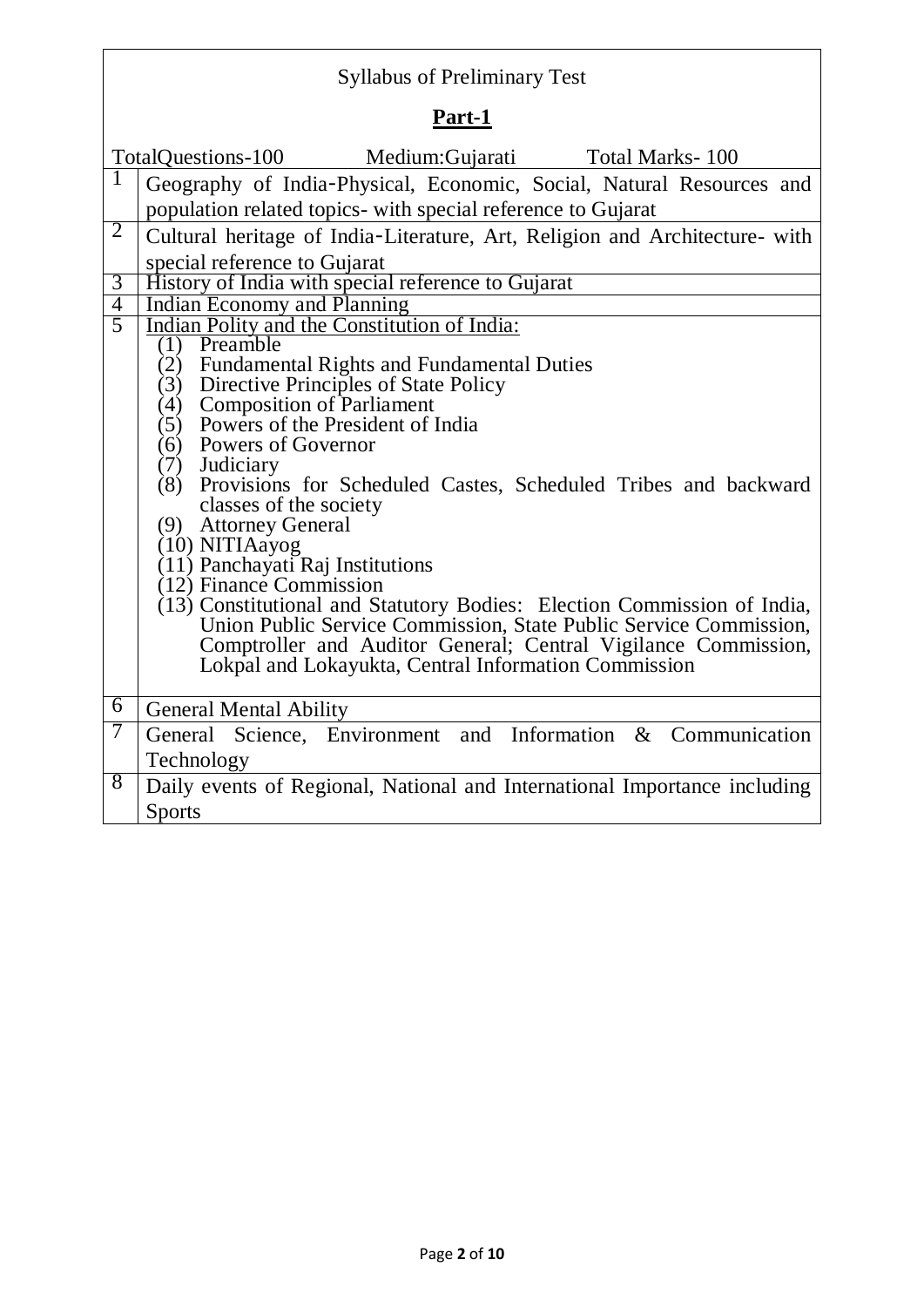# **Syllabus for the Preliminary Test for the recruitment of Junior Town**

**Planner, Class- II**

#### **Marks – 200 Questions-200 Medium: English**

# 1. **Planning History and Theory**

**Ancient and Medieval Cities in India:** Urbanization in the medieval period including a study of cities like Varanasi, Mohenjo-Daro, Harappa, Dholavira and Lothal; Chola dynasty sponsored famous towns like Thanjavur, Nagapattinam, Kanchipuram and Madurai;

**Mughal and Colonial Built Environment:** Mughals and Vijayanagara Kingdoms built grand cities like Shahjahanabad in the north and Hampi – the capital of Vijayanagara Kingdom in the south; Mughal towns and cities; City and regional planning during the British Raj involving cantonments, model towns, capital towns like New Delhi; Regional planning efforts involving development of port cities such as Bombay, Madras, Calcutta, etc.; Construction of railways, and road networks; The Portuguese port towns of Cochin, Cannanore, Goa, Daman and Diu. Contributions of scholars like Sir Patrick Geddes to Indian planning; Governance and planning legislation during the British period include a study of improvement trusts, municipalities, etc.

**Urban Theories:** Concentric Zone Theory, Sector Theory, and Multiple Nuclei Theory with a focus on the contributions of Robert E. Park, Louis Wirth, etc.; Land Use and Land Value Theory of William Alonso; From the world city to the global city.

**Theories of Planning:** Rational Planning Model; Advocacy Planning Model; Political Economy Model; Equity Planning Model; Radical Planning model; Collaborative Planning Theory.

# 2. **Planning Techniques**

**Scales and Preparation of Maps:** Maps as a representation of reality, Elements of Maps; Graphical, linear and areal scales, Notations involving basic discipline of maps; Measurement of areas; Learning to prepare base maps; Contents of base maps at various scales; Choice of appropriate scales for region and settlement level plans, town development plans, zonal development plans, layout plans.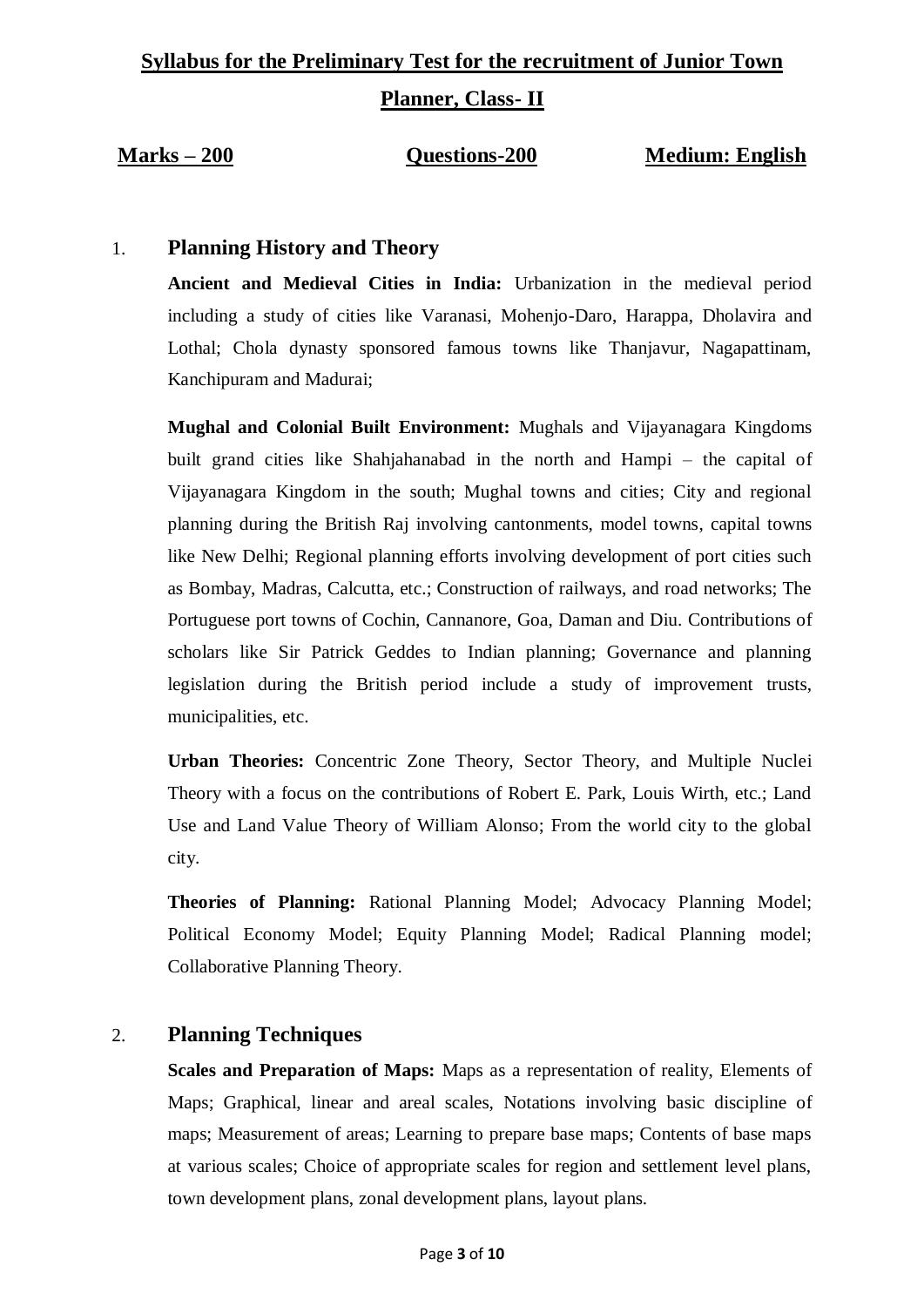**Data for Planning and Socio-Economic Surveys:** Data requirements for urban and regional planning; Sources of primary and secondary data; Quantitative and Qualitative methods of data collection, Validity and reliability of data, Questionnaire design, measurement scales and their applications, sampling techniques, types of socioeconomic surveys; Self-surveys, interviews, mailed questionnaires and observer participation, focus groups etc.

**Physical Surveys:** Techniques of conducting surveys for land use, building use, density, structural condition of buildings, heights of buildings, land utilization and physical features of land; Data requirements for various types of regional plans; Techniques for conducting regional surveys.

**Analysis and Presentation of Data:** Land suitability analysis, Land use classification, coding and analysis; residential and non-residential density patterns and their analyses; population and economic analysis. Tabulation of data, graphical presentation of data; Preparing pie diagrams, histograms, bar charts, normal, semi-log and double log graphs and their uses; colour, black and white presentation techniques; Understanding the discipline of illustrations and tables. Colour, black and white presentation techniques; Basic discipline of presenting illustrations; Presentation of spatial data, analysis and proposals.

#### 3. **Transport Planning**

**Transport System:** Types and characteristics of transport systems; Determinants of transport demand; Planning norms and standards; Principles of transport infrastructure planning and design of roads and intersections, street infrastructure elements; Pedestrian and cyclist infrastructure; Parking facilities; and Principles of traffic management.

**Land use – Transport Integration:** Land use transport integration: definitions and concepts, land use transport cycle, importance of accessibility; Factors affecting land use-transport integration, and tools for land use-transport integration; Key elements of integration; Integrating land use and transport in the planning process; Institutional integration and legal mechanisms for integration.

**Traffic Impact on Land Development:** Principles of traffic impact analysis, land development attributes, traffic generation rates of different land use; Land development impact on traffic congestion on road segments, intersections and parking, impact on public transportation, pedestrian traffic and safety.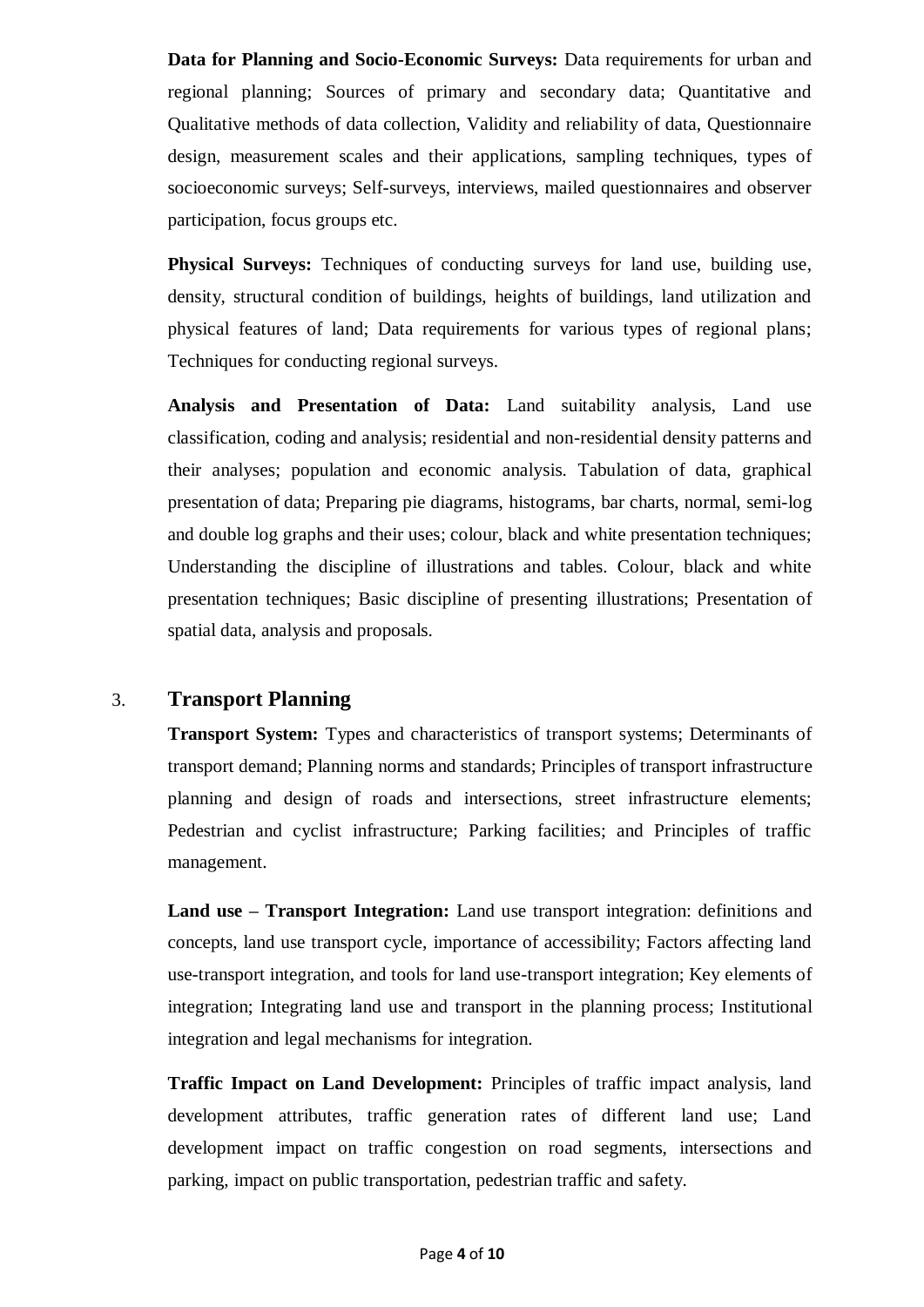**Transport Planning Policies and Projects:** Transport planning policies of central and state governments; Transit Oriented Development: Definition, concepts and key components; Principles of TOD, planning norms and standards of TOD, pre-requisites of TOD, financing of TOD projects, role of stakeholders; Golden Quadrilateral project, corridor development projects, expressway projects; Metro rail networks projects of urban and regional significance.

## 4. **Housing and Environment Planning**

**Problem of Housing:** Significance of housing in economic and social development; Basic Terms in housing, understanding concepts of Housing need, demand, supply and shortage; Housing data analysis from Census; Housing typologies; Housing development process; Nature of housing problem in urban and rural India, Public health issues in housing; Housing for the poor, houselessness in India, old housing.

**Housing Policy and Finance:** Evolution of housing policy in India, Role of the government and private sector in housing; housing programmes for the poor and night shelters; Examples of housing projects, Introduction to housing finance; Affordability and Cost of housing; Role of Financing organisation. Critical Review of Current housing programmes

**Ecosystem, Urban Ecosystem and Quantitative Ecology:** Eco-system and their relevance to environment, Impact of advanced agriculturemethods, urbanization and industrialization on nature; Pollution, types, sources, remedies; Urban ecosystem approach, evolution and significance; Introduction to quantitative ecology, Identification of ecological parameters for planning at different levels, Site planning, Settlement planning, Regional planning. Data needs, formats for data collection Types of analysis required to evolve ecological parameters; Environmental impact assessment, Methods and their appraisal. preparation and analysis of resource inventories and resource matrices.

**Resource Planning and Management:** Finiteness of resources, examples of transfer from one resource to another in history in different parts of world; Development, utilization and conservation of resources, resource planning, integrated resource planning approach; Resource regions, their problems and potentials; Resource management, traditional and contemporary approaches. Resource development in India, some selected areas (energy, water, manpower, etc.); and Government's 8 missions under the National Action Plan on Climate Change.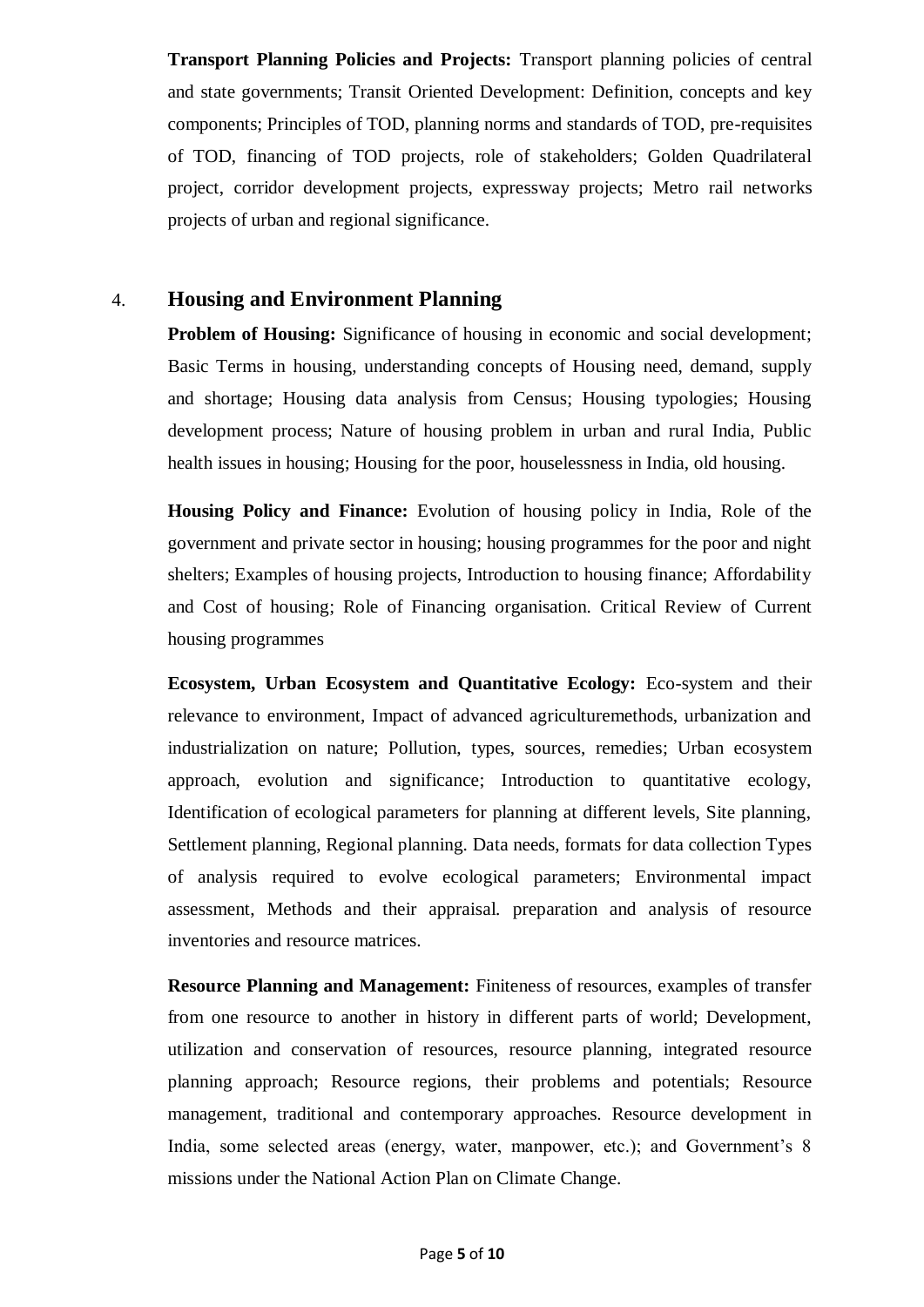## 5. **Metropolitan Regional Planning**

**Metropolitan Cities, Agglomerations and Regions:** Defining cities, metropolitan cities, mega cities, metropolitan agglomerations, conurbations, and metropolitan regions; Physical, economic and political structures of metropolitan regions; and Globalisation and extended metropolitan region; desakota model, and territoriality of rural-urban interactions.

**Metropolitan Regional Planning:** Theories about the evolution of metropolitan regions; Techniques for the delineation metropolitan regions; Approaches to preparing metropolitan regional plans; Organizations involved in the planning of metropolitan regions; Implementation of regional plans in India.

**Perpherialization of Metropolitan Regions:** Nature and causes of development in the peripheral areas of metropolitan regions; Actors involved in the development in the peripheral areas; Role of the private sector in the development of peripheral areas.

**Peripheral Development and Physical Environment:** Environmental assets in peripheral areas of metropolitan regions and their uses; Condition and status of forests, water bodies, etc.

#### 6. **Infrastructure Planning**

**Water Supply System:** Water supply systems and networks, and network mapping; Water sources, quality and quantity requirements, and water requirement for various land uses; Factors affecting water demand; Storage facilities and distribution systems; Rain water harvesting systems and locational criteria, implications on land use and density of water harvesting system; Innovative Methods and successful urban water supply system practices; Water programmes and policies.

**Sanitation and Sewerage System and Storm Water Drainage:** General considerations and principle of sanitation and sewerage systems; Sewagedisposal and treatment methods; Characteristics of waste water, industrial pollutants and their affects; Open defecation; Manual scavenging; Innovative approaches of sewage disposal in urban areas and low cost appropriate technologies for sanitation; Strom water drainage networks, and network mapping; Estimations of sewer generation and network requirements; Elements of Solid Waste Management, Classification and Characteristics of Solid Wastes; Methods for Solid waste Collection, Storage, transportation and disposal; Processing and Treatment of Solid Wastes; Land Filling methods of Solid Waste Management.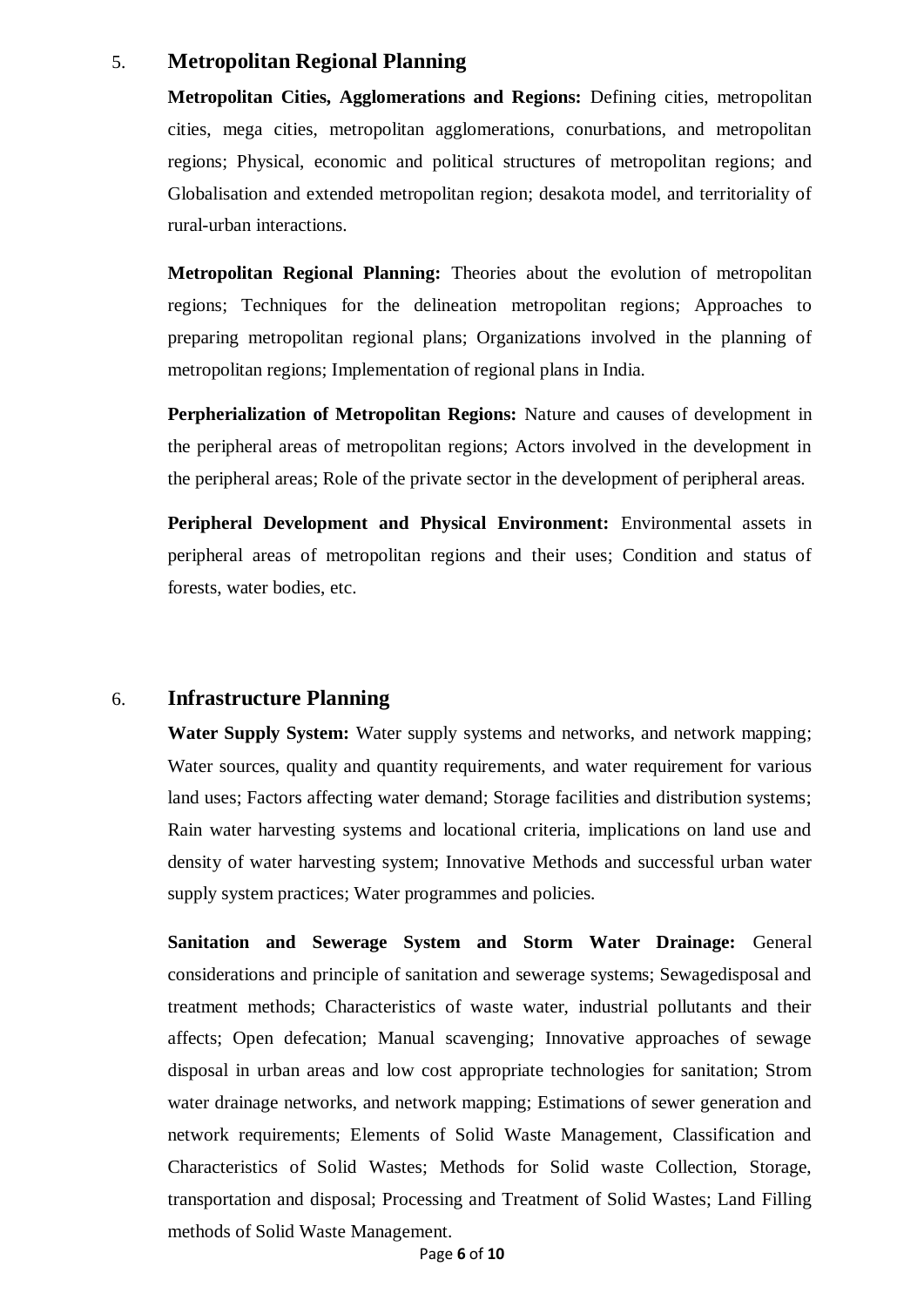**Social Infrastructure:** Social infrastructure typologies; Planning norms and space standards for education, health, recreation and socio-cultural facilities; Amenities for urban and rural settlements; Significance of education and health infrastructure in planning; Locating education and health facilities; Understanding scalogram and other techniques.

**Policies, Programmes and Projects:** Understanding prevalent policies, projects and missions, for example, JnNURM, AMRUT, HRIDAY, Smart Cities Mission, etc.; Norms and standards for different types of infrastructure; Nature and content of infrastructure in development plans at different geographical levels; Making assessment of infrastructure requirements in plans.

#### 7. **Urban and Regional Governance**

**Evolution of Urban and Regional Governance:** Comprehending governance; History of governance of urban and regional after 1947; Organizations involved in planning, development and management of urban and rural areas; Present status of urban and regional governance in India.

**Devolution of Local Government:** Need for decentralization and devolution of powers from state governments to local government; District Planning Committees and Metropolitan Planning Committees; Current position of implementation of 73rd and 74th amendment acts.

**Coproduction: Role of the Third Sector:** Shift from government to governance; Context of governance for greater involvement of the private sector; Ideas of good governance; Public private partnerships; Role of global players such as the World Bank, IMF, Asian Development Bank, the private sector, INGOs, NGOs, CBOs.

**Land Administration and Management:** Models of land assembly in India - Bulk land acquisition, land reconstitution, etc.; Land administration and management; Understanding maps of land records; Methods of keeping land records in urban and rural areas.

# 8. **Risk, Disaster Mitigation and Management**

**Basic Concepts of Disaster Management:** Disaster: Definitions, concepts, types and perceptions; Recent initiatives at national and state level; Kyoto Framework of disaster mitigation and management; Paris agreements; Disaster management policy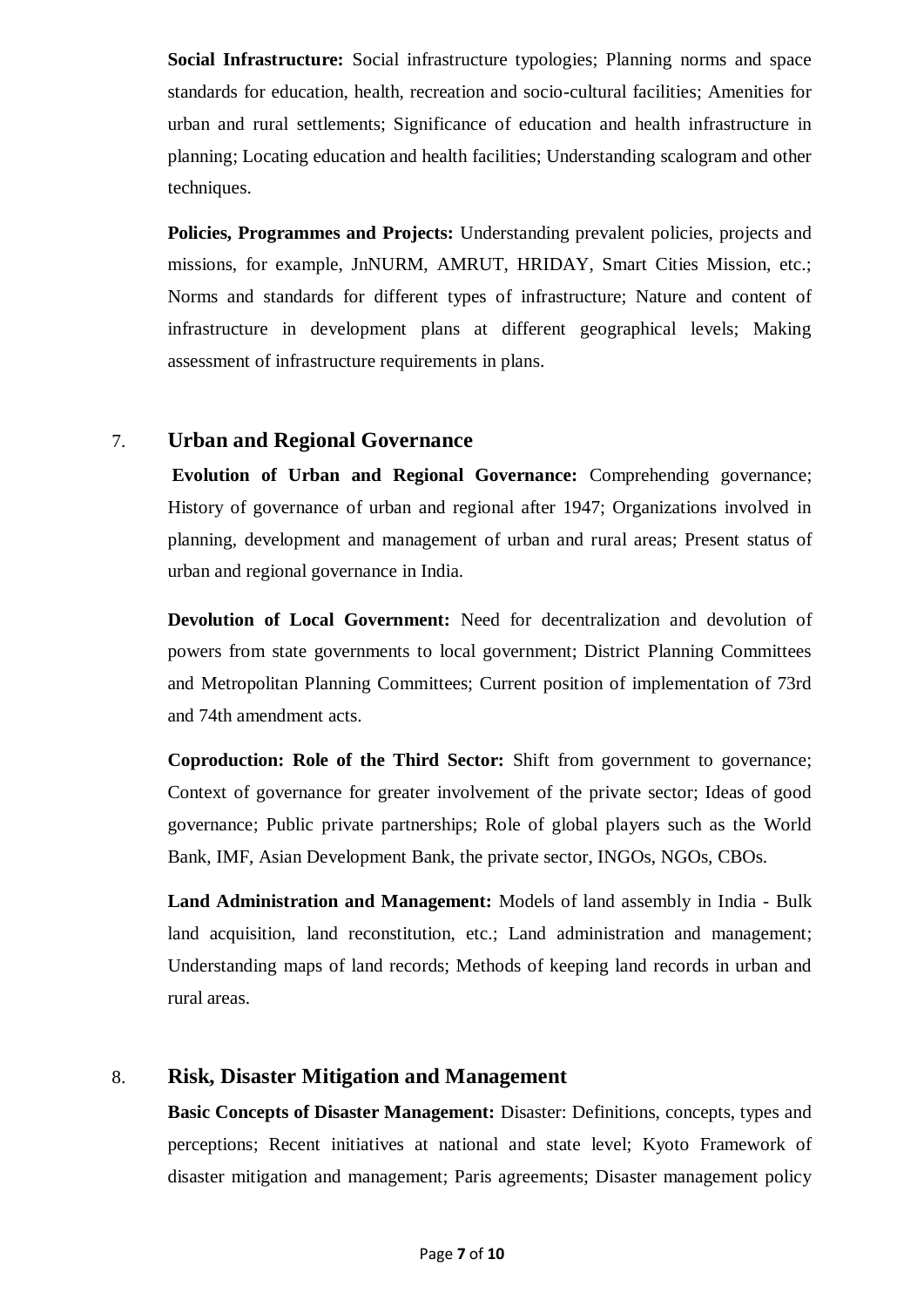at the national and state levels; Disaster management statutes at national and state levels.

**Disaster Management Mechanisms:** Disaster management mechanisms at national, state and district levels; Select global practices; Disaster and development; Development plans and disaster management plans; Roles played in disaster management by INGOs, NGOs, CBOs and armed forces; and Community Based Disaster Preparedness.

**Disaster Risk Mitigation:** Natural Disasters: cyclones, floods, earthquakes, landslides etc.; Disaster as a physical phenomenon, causes and consequences of mitigation and management practices; Risks' mitigation strategies in development plans inclusive of industrial, chemical and biological disasters; Land use planning, building bye laws and disaster safe construction practices.

**Disaster Preparedness and Post Disaster Management:** Forecasting and early warning systems for various types of disasters; Role of communication and information technologies in disaster management; Disaster education and awareness; Case studies on natural disasters; Climate change and its implications in disaster mitigation; Post-disaster management including rehabilitation and reconstruction of disaster affected areas; Safe hill area development guidelines and coastal zone regulations for safe habitation.

#### 9. **Planning Legislation**

**Concept of Law:** Sources of law (custom, legislation and precedent); meaning of the term of law, legislation, ordinance, bill, act, regulations and bye-laws; significance of law and its relationship to urban planning; benefits of statutory backing for planning schemes.

**Indian Constitution:** Concepts and contents of Indian Constitution; Rights and their implication on planning; Fundamental provisions regarding property rights; evolution of planning legislation and overview of legal tools connected with urban planning and development; model town planning laws.

**Statutory Framework for Planning and Development Law:** Evolution of town planning legislation, town planning laws, town planning as a state subject, 73rd and 74th amendment and its implications for planning law, current amendments in planning and development laws.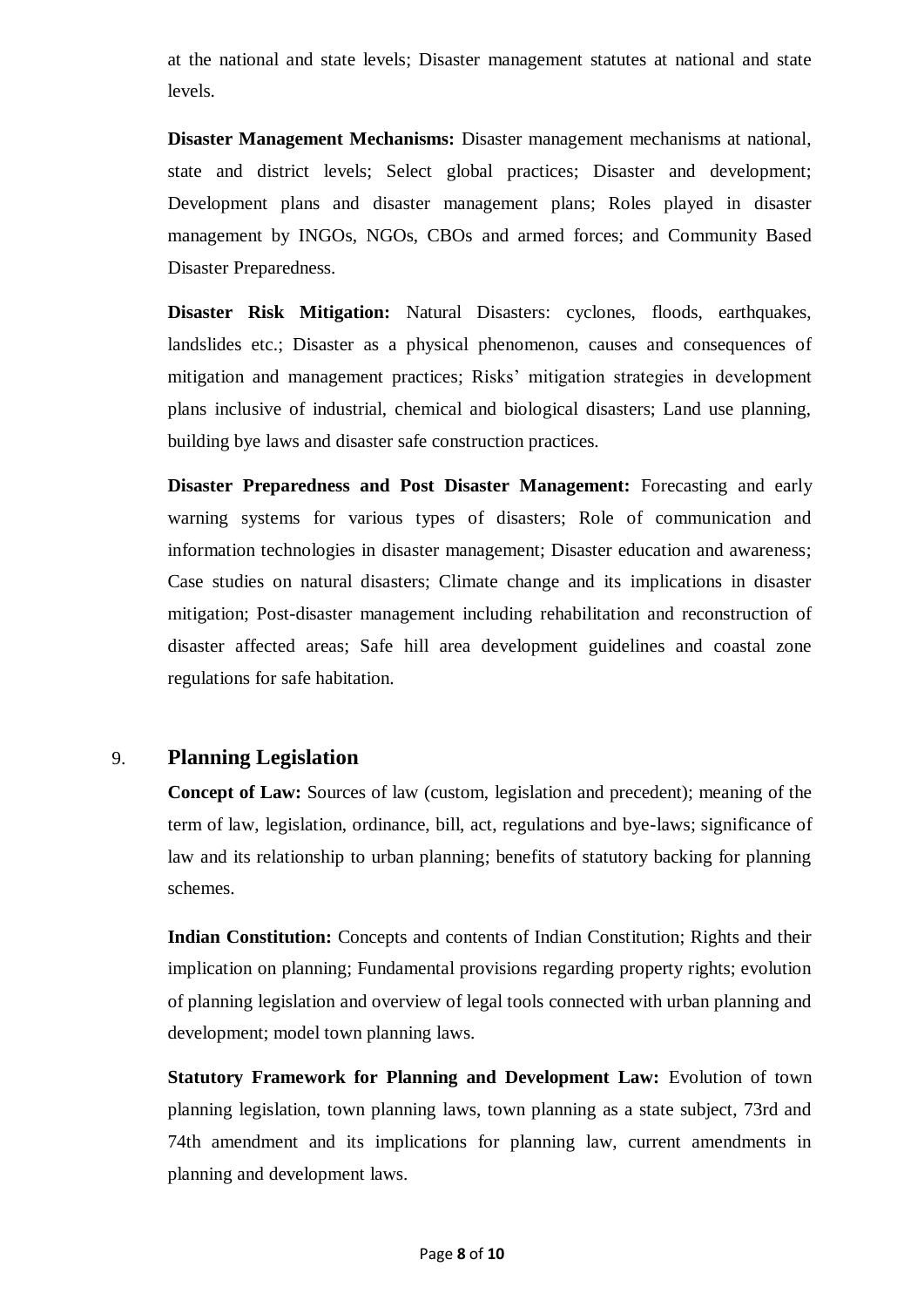**Planning law and its interface with other laws affecting development:** Current laws related to environment, heritage, housing, real estate, property law and their interaction with planning law; PPP and contract laws; any other Acts relevant at a particular time, for example, special investment region acts model community participation law.

**Acts and Policies:** Gujarat Town Planning and Urban Development Act, 1976 and Rules, 1979; Gujarat Infrastructure Development Act, 1999; The Real Estate (Regulation and Development) Act, 2016; Land Acquisition Rehabilitation and Resettlement Act, 2013; Land Acquisition Act, 1894; Policies and programs of Ministry of Housing and Urban Affairs (MOHUA).

#### 10. **Project Planning and Management**

Project planning, Project Formulation and Appraisal, Project Management and Implementation, Project Evaluation and Monitoring, Regulatory Frameworks Governing Projects, National Rehabilitation and Resettlement Policy (2007) - Social Impact mitigation; National Environmental Policy (2006) – Environmental Impact Assessment (EIA) and Environmental Management Plan (EMP).

#### 11. **Urban and Regional Planning in India**

**What is Planning and who are the Planners:** Various meanings of the term planning, distinction between land use planning and spatial planning; Goals and objectives of planning, orthodoxies of planning; Planning at various spatial scales; Planning challenges; Planners and their different roles.

**History of Planning before 1991:** Planning in the central Five Year Plans; Planning guidelines: Urban Plans Formulation and Implementation (URDPFI) Guidelines 1996; Story of master plan preparation and their implementation or lack of it; Planning institution building prior to 1990s; Programmes for planning like IDSMT, etc.

**Current Nature of Planning:** Mission mode planning versus plan based planning, JNNURM, SEZs, SCM; Planning in a globalised and networked India; Planning Guidelines: Urban and Regional Development Plans Formulation and Implementation (URDPFI) Guidelines, 2015, Shyama Prasad Mukherji Rurban Mission, 2016; Sustainable Development goals and their relationship with spatial planning.

**Plans and Policies:** Types, substance and dimensions of various kinds of development plans; Rethinking about development plans; need of development plans; Planning policies versus economic policies; Politics and spatial planning; Spatial plans for rural settlements; Integration of spatial and economic plans.